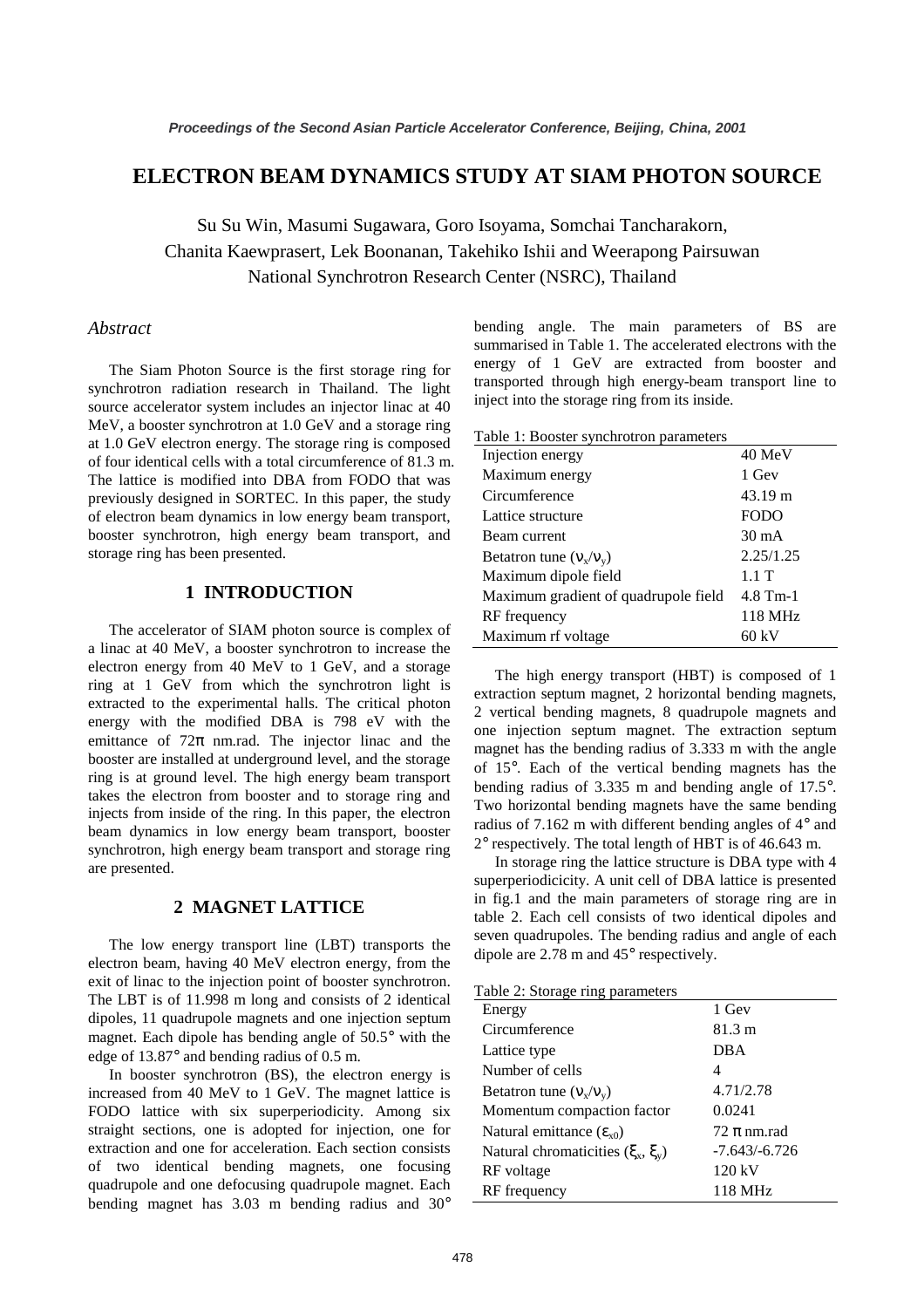

P : position monitor

 Figure 1. Layout of DBA-lattice (one unit cell) of storage ring

| Table 2: Storage ring parameters (contd.) |                       |  |  |
|-------------------------------------------|-----------------------|--|--|
| Energy spread                             | $5.02 \times 10^{-4}$ |  |  |
| Energy loss/turn                          | $31.8 \text{ eV}$     |  |  |
| Synchrotron oscillation frequency         | 13.5 kHz              |  |  |
| Critical photon energy                    | 798 eV                |  |  |
| Bunch length, $\sigma_z$                  | $135$ ps              |  |  |
| Beam sizes, $\sigma_x/\sigma_y$           | $0.94/0.15$ mm        |  |  |
| Damping times, $\tau_x/\tau_y/\tau_s$     | 18.9/17.0/8.1 ms      |  |  |

# **3 ELECTRON BEAM DYNAMICS**

In this study we used the computer codes, LATTICE and BETA to study the electron beam dynamics. As there are dynamic aperture limit, orbit oscillation in the transverse plane and the longitudinal acceptance in the whole ring, the beam cannot be injected into the ring smoothly. It needs special matching for lattice parameters and some injection elements to fulfil these requirements.

The electron beam extracted from the linac has 40 MeV electron energy and 60~80 mA beam current. To inject the beam into booster with minimum loss, the strengths of quadrupoles in LBT are calculated so that the designed beam optics at the entrance of booster is achieved. The beam optics functions at the entrance of LBT are  $\beta_x = \beta_y = 4.38$  m, D<sub>x</sub>=0, and D<sub>x</sub>=0. The maximum field of dipoles and the field gradients of quadrupoles that satisfy the beam optics at the entrance of the booster are shown in table 3. The beam optics along the low energy beam transport is shown in fig. 2.

|                | Field grad. |                 | Field grad. |     | Max. field |
|----------------|-------------|-----------------|-------------|-----|------------|
|                | (T/m)       |                 | (T/m)       |     | (T)        |
| Q <sub>1</sub> | $-0.423$    | О6              | $-0.573$    | BM1 | 0.27       |
| Q <sub>2</sub> | 0.631       | Q7              | 0.066       | BM2 | 0.27       |
| Q <sub>3</sub> | $-1.060$    | Q8              | 0.848       |     |            |
| Q4             | 1.037       | Q9              | 1.083       |     |            |
| O <sub>5</sub> | 1.538       | O <sub>10</sub> | $-1.136$    |     |            |

 $Q =$ quadrupole magnet, B = dipole magnet

 The beam optics in one unit cell of booster synchrotron is illustrated in figure 3. The betatron tunes are used as a set of constraints in the calculation of the quadrupoles strengths. The betatron tune values are 2.25 and 1.25 in horizontal and vertical directions, respectively. At the extreme of the each cell, the beta functions are  $β<sub>x</sub>=6.77$  m and  $β<sub>y</sub>=3.33$  m in horizontal and vertical directions, respectively. The horizontal dispersion function is  $D_x=1.86$ m and its derivative  $D'_x=0$ . The transverse beam size at the exit of injection septum magnet is 2.2 mm in horizontal and 1.5 mm in vertical direction. The quadrupole field gradients in this FODO lattice cell are QF= 4.843 and QD=  $-3.625$  Tm<sup>-1</sup> and the



Figure 2. The beam optics of LBT



maximum field of each dipole magnet is 1.1T. Figure 3. The beam optics of BS in a unit cell

The quadrupole fields in HBT are selected to achieve the designed beam optics at the entrance of storage ring. At injection point, the beta functions are  $\beta_x = 13.5$  m and  $\beta_y$  = 4.28 m and the transverse beam sizes are 1.8 mm and 1.1 mm in horizontal and vertical directions, respectively. Table 4 presents the maximum dipole fields and the field gradients of quadrupoles that satisfy the beam optics at the entrance of the storage ring. Fig. 4 illustrates the beam optics along HBT with the magnet arrangement.